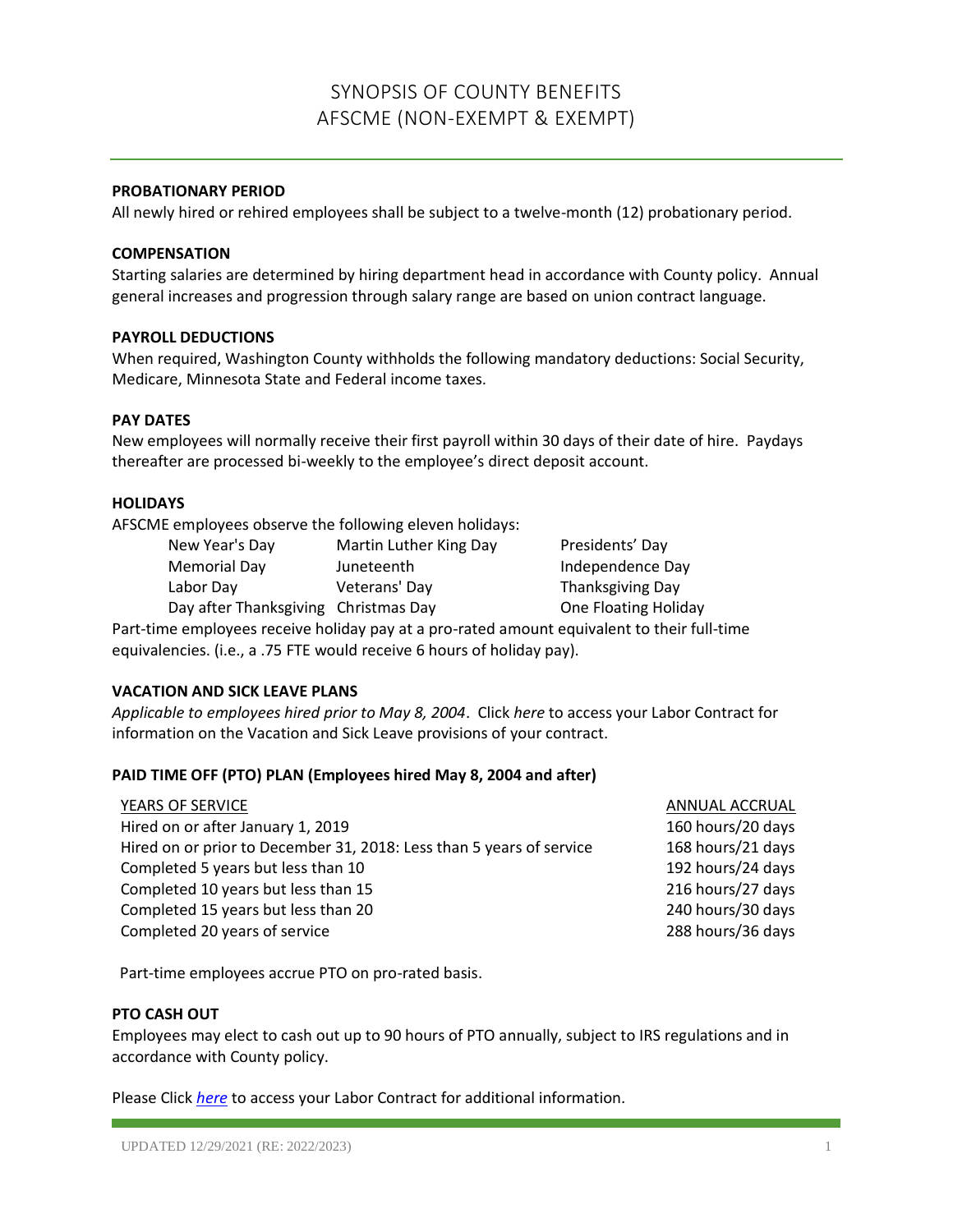## **INSURANCE BENEFITS PROGRAM**

The County's Cafeteria Benefit Plan gives employees an opportunity to design a benefit package that fits their personal needs and goals. Employees whose FTE is .50 or greater are eligible to participate in all insurance benefits.

Some benefits have been negotiated via the collective bargaining agreement:

- Basic life in the amount of 1X's annual earnings (\$35,000 minimum, \$150,000 max) is provided at no cost to the employee.
- Long Term Disability (LTD) at a 60% income replacement level to a \$2,500 per month maximum benefit is provided at no cost to the employee.

Please refer to the Design your Benefits booklet for additional information regarding your benefit offerings, available at WashNet under Human Resources/Benefits or click *[here](https://washnet.co.washington.mn.us/depts/hr/benefits2/Shared%20Documents/CurrentBenefitBook.pdf?csf=1&e=CmQiSr)*.

#### **RETIREMENT PROGRAMS**

PERA: Public Employee Retirement Association Participation in PERA is mandatory, automatic and contributions are based on your position and the associated plan.

| PERA PLAN   | COUNTY CONTRIBUTION | <b>EMPLOYEE CONTRIBUTION</b> |
|-------------|---------------------|------------------------------|
| Coordinated | 7.5% of salary      | 6.5% of salary               |

## SECTION 457(b) DEFERRED COMPENSATION PLAN

Washington County offers two §457(b) voluntary deferred compensation plans through payroll deductions on a pre-tax and/or post-tax basis: MNDCP and Nationwide.

# **POST EMPLOYMENT HEALTH CARE SAVINGS PLAN**

Participation in the Post Employment Health Care Savings Plan (HCSP) is required for all employees participating in PTO. The HCSP is an employer-sponsored program that allows employees to save money, tax-free, to use upon termination of employment to pay for eligible health care expenses. Assets in the account will accumulate tax-free, and since payouts are used for approved health care expenses, they will remain tax free. This program is offered through the Minnesota State Retirement System (MSRS). Any PTO hours over 475 hours as of December  $1<sup>st</sup>$  of each year, will be deposited into their individual HCSP.

# **PUBLIC SERVICE LOAN FORGIVENESS (Federal Direct Loan) FOR INCOME-DRIVEN REPAYMENT PLANS**

Washington County qualifies as a "public service organization" to help you qualify for this partial student loan forgiveness program. [www.StudentAid.gov/publicservice.](http://www.studentaid.gov/publicservice)

# **LEARNING PARTNERSHIPS**

Washington County has partnered with the following to offer tuition discounts for county employees for select programs and professional development opportunities:

- Bethel University To learn more about Bethel admissions and apply, <https://www.bethel.edu/admissions/>
- Concordia University To learn more about the accelerated cohort-driven programs eligible for this scholarship.